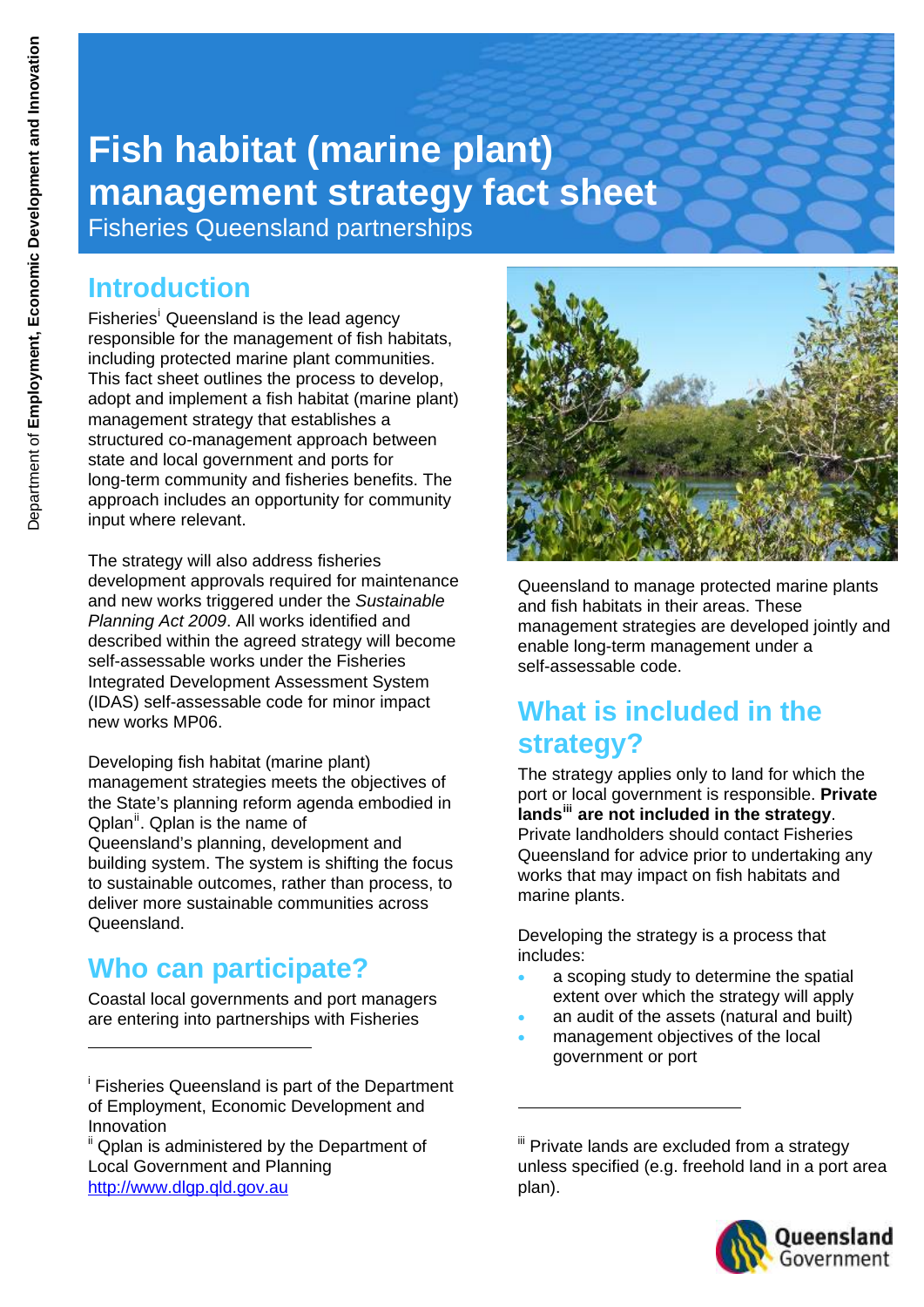Depending on the type (estuarine, coastal or riverine), scope and size of the area/s to be managed, smaller and more manageable units can be applied. For example, a section of river that is identified for inclusion in the strategy can be broken up into separate River Bank Management Units (RBUs). A coastal area could be broken into Coastal Management Units.

The mapped sites (RBUs etc) of the strategy are then overlain with categories of fish habitat (marine plant) management developed by Fisheries Queensland. These categories relate to the management of marine plants to achieve agreed outcomes for the particular site.

Not all of these categories need to be identified in each management unit. Importantly, the strategy must identify areas where fish habitats will be protected and / or restored.

The fish habitat management categories developed are:

**Protect**—areas where existing fish habitats are maintained and natural processes, such as further colonisation and marine plant community development, are allowed to occur. These areas benefit from being linked to terrestrial vegetated buffers to provide long-term protection.

**Modify**—multiple use areas where impacts to fish habitats are minimised while meeting specific public use requirements, for example foreshore access structures, and may include treatments that remove or modify marine plants. A site-based operational plan will identify the most appropriate treatments (e.g. crown lifting, trimming or thinning of mangroves).

**Restore**—areas where opportunities to enhance fish habitats exist and actions may be taken to reduce or remove threatening processes to support natural or assisted regeneration. A site-based operational plan will identify relevant actions for restoration.

**Keep free**—areas without marine plants which are maintained marine plant free (e.g. treatment of the bank and maintenance activities need not specifically allow for colonisation of marine plants).

# **What types of works are covered?**

Maintenance or new works for which the council or port are responsible can be proposed or identified within **each** management unit in the strategy. All types of operational works can be included, for example:

- drainage maintenance works
- construction of new headwalls
- mowing and trimming of marine plants
- replacing damaged marine infrastructure
- building a new boat ramp.

# **How much detail is required?**

High resolution mapping including aerial photos is required to provide a baseline and visual map that shows the area within the strategy. Additional maps for each management unit can be included and a summary of the categories of management and preferred outcomes described, including maintenance and new works sites.

Detailed operational plans for the program of works at each management unit do not need to be included with the strategy document. These can be developed as priorities for action as works are programmed.

# **What are the benefits?**

The benefits to the local government or port are both short and long term in nature and will quickly recoup the costs of developing the strategy. Some of the benefits include:

#### *Administration*

- Certainty for work programs and budgets for local government / port
- No fees for agreed works
- No fisheries development permit required
- Flexible and responsive—no delays to agreed works due to administrative burden
- Strategy is a living document—can be changed as needed.

#### *Community profile*

 Active management of access to high use public areas within marine plant zones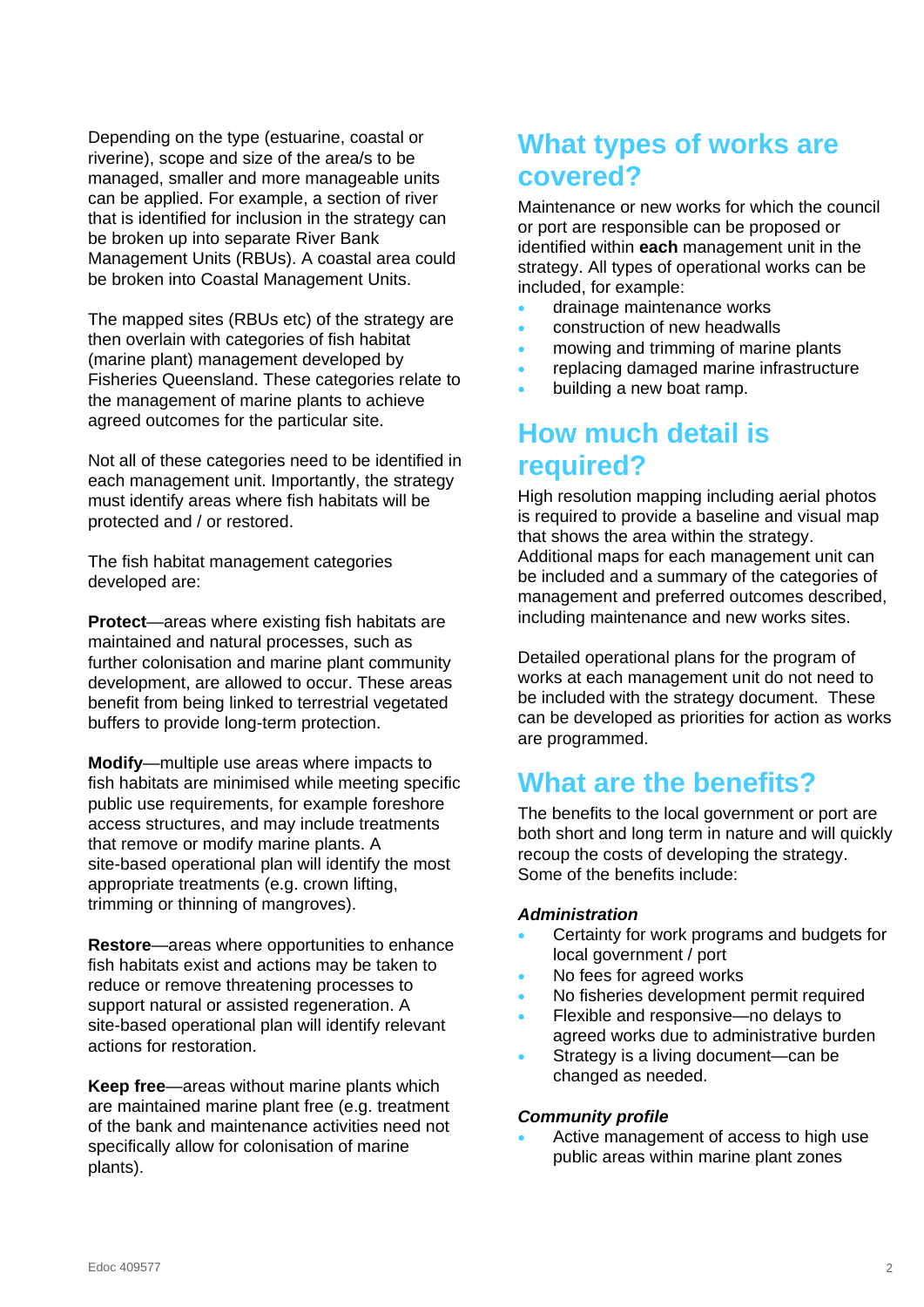- **•** Promotes council / port as a key player in the joint management of fish habitats and marine plants
- Promotes transparency to developers about areas that can and can't be impacted upon
- Provides for an ability for council / port to undertake innovative management techniques in marine plant communities
- Development of closer understandings between state, local government and ports for the joint management of a highly valued community resource

#### *Proactive planning*

- Audits and maps assets within the waterways and the management requirements of these under Fisheries legislation
- Identifies offset opportunities
- Clarifies and integrates maintenance strategies applicable to foreshore structures and areas
- Proactively establishes foreshore buffer zones
- Provides for a consistent state-wide strategic framework

### **What are the key steps?**

- 1. Contact Fisheries Queensland as early in the process as possible
- 2. Identify a 'champion' who is willing to promote, develop and implement the concept within the organisation
- 3. Agree on the extent of the strategy
- 4. Audit and map the assets and proposed management within the scope of the strategy
- 5. Establish an interagency steering committee to progress the drafting and implementation of the strategy, including consultation
- 6. Reach agreement (with Fisheries) on the draft strategy
- 7. Undertake wider consultation on the draft strategy to the community
- 8. Discuss feedback and amend draft
- 9. Submit for review and endorsement by Fisheries Queensland
- 10. Fisheries Queensland amends selfassessable code MP06 to link the strategy

11. Develop site-based operational plans for agreed works

### **What are the costs?**

Fisheries Queensland recognises the integral role of land managers such as local governments and port managers in adopting a strategic approach to the management of natural resources. The development of a fish habitat (marine plant) management strategy requires commitment and support.

Fisheries Queensland works closely with the council or port from the start of the process and will provide as much in-kind assistance as possible to help the council or port draw together the information needed for the strategy.

Funding is not generally available through Fisheries Queensland. However, funding options do exist (e.g. through natural Resource Management Agencies) and can be explored.

Development of the strategy is to complement existing strategic planning for the management of natural assets and should link to existing key strategic policy documents (e.g. climate change adaptation, water cycle management, biodiversity conservation).

# **Are offsets required for the strategy?**

Yes, offsets to cover the proposed impacts within the strategy are required and will be identified during the scoping and audit process. Examples include rehabilitation of an acid sulfate soils hot spot to improve fish habitats and restoration of fish habitats to improve connectivity.

### **Are there any strategies being implemented?**

Yes, the following local governments have endorsed strategies in place:

- Bundaberg Regional Council—2005, River Bank Units for Burnett River CBD and Elliott River.
- Cairns Regional Council—2010, Catchment Management Units for whole LGA